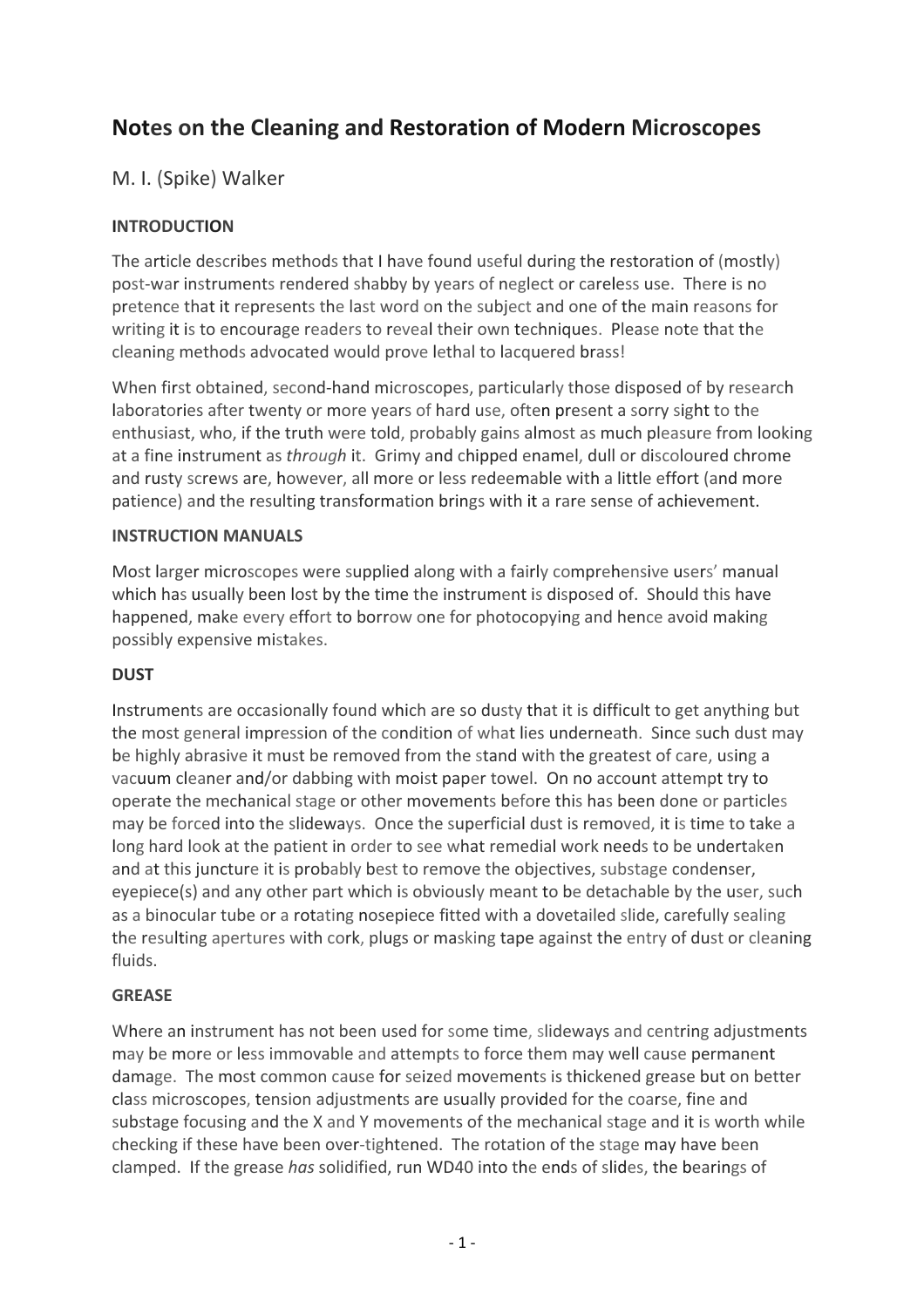rotating stages and the mating surfaces of centring rings, gently actuate the movements, add more WD40 and wipe off the (usually black) lubricant which oozes out. Gummed up iris diaphragms should be treated in the same way. Eventually this treatment will free almost any seized movement but it may require repetition on a number of occasions before the grease is suitably thin again. Should it prove necessary (and possible) to re‐lubricate bearing surfaces, remove any old grease and dirt with a rag moistened with petrol or xylene and apply a small quantity of a suitable instrument lubricant such as a light or medium grade of *Kilopoise* grease, keeping it away from rackwork, pinions or other gears.

# **SCREWDRIVERS AND THEIR USE**

If you are forced to take a screwdriver to a microscope:

(1) Make sure that its blade is in good condition.

(2) Thoroughly clean the slot or other recess in the screwhead with a toothpick so that the blade will "seat" properly.

(3) Ensure that the blade of a slot-head screwdriver is (almost) as wide as the slot in the screw and fits it snugly to *the bottom of the slot*. (Since some instrument makers used screws with tapered or unusually narrow slots, it may be necessary to grind the blade to fit.) The penalty for using a screwdriver with too narrow (or too thin) a blade, or one which does not "bottom" is the eternal reproach of a mauled screw head.

(4) Hold the screwdriver exactly in line with the screw and apply as much force to the seating of the blade as you do to turning it, otherwise the blade will "ride up" and maul the head, particularly if it be domed.

(5) Fully support the microscope or component being dismantled so that it cannot move as force is applied to the screwdriver, otherwise the blade will slip and scratch the surrounding enamel or chrome.

(6) When finally replacing the screw, lightly oil the thread and do not over‐tighten it.

(7) Where a component is fixed by a number of screws, do not tighten any until all are in position.

(8) Magnetized screwdrivers (just stroke with a magnet) are sometimes useful in replacing steel screws where access to the hole is difficult, but in these situations, it is generally easier to choose a driver which fits in the slot of the screw really tightly. They can also be used to retrieve ball bearings or screws which have fallen into the "works". (Non-magnetic screws, etc., can often be rescued with the help of pearl forceps or a knitting needle with a small blob of grease or Blu-tack on the end.)

# **CHROME**

I usually begin my work on the stand by cleaning the chrome, using a centimetre wide strip of Flotex carpet, dipped first into hot water and then washing powder, to scrub the grime from the milled edges of the adjustment knobs. If a component can easily be removed, as in the case of the knobs used for centring the substage, this is done prior to treatment: if not, care must be taken to prevent damage by this fairly caustic solution to other parts of the stand. Cotton thread is wrapped tightly round the shafts near any joints or bearings (leaving a long loose end so that it can be removed later) and soaked with WD 40. Masking tape and polythene bags are used to protect the enamel. Carefully remove any traces of the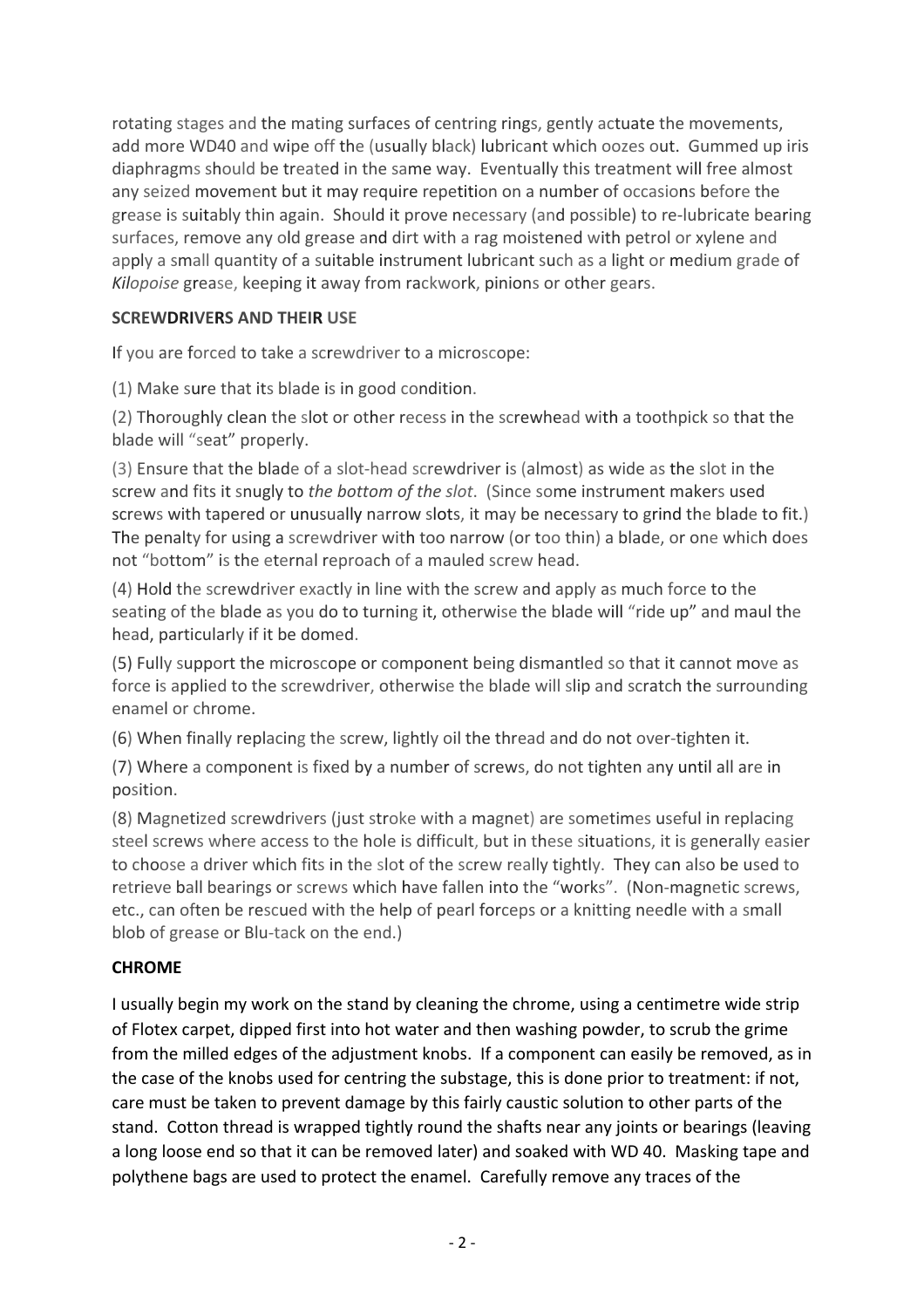detergent by wiping all the treated surfaces with clean, hot water before wiping them dry. Only the most tenacious dirt should survive this treatment and this is removed by pushing the tip of a hawthorn spine, chisel‐fashion, along the grooves. (I cut short lengths of stem from the previous year's growth to form a tool with a spine at each end.) Other dull and discoloured polished chrome surfaces are cleaned with Brasso wadding, using small twists of the material, held with plastic forceps, to reach otherwise inaccessible areas. The bases of shafts and other cylindrical components are repolished by wrapping half a turn of a pipe cleaner (Parker tapered are the least likely to scratch), moistened with Brasso, round them and pulling it to and fro. Satin chrome is scrubbed with Flotex and washing powder, swabbed using cotton wool moistened with hot water and given a final coat of silicone spray polish applied with a cotton swab.

Chrome‐plated screws with rusty heads are best removed, if possible, and the rusty metal cut back with progressively finer grades of wet & dry abrasive paper, followed by metal polish on leather and a coat of wax polish. (One way of speeding up this process, as well as producing a better finish, is to mount the screw in the chuck of a lathe or electric drill but the jaws must not be over tightened because of the danger of damaging the thread. The abrasive papers are then merely held against the rotating screw head.) If the head is very badly mauled, remove the burr with a fine file (a Boot's synthetic sapphire nail file is excellent) before de-rusting. The slot of the screw can be tidied up with the file, if necessary, and cleaned with folded abrasive cloth or paper. De‐rusting milled or knurled heads is more difficult: I scrape the grooves as clean as possible with the blade of a cheap watchmaker's screwdriver (the only good use for them), scrub with Flotex and washing powder, rinse in hot water and then give a coat of wax polish. Screws cleaned in this way are scarcely as good as new though considerably less of an eyesore than they were. G J Mould has suggested refinishing the cleaned heads (not the threads) by non‐electrolytic nickel plating and I look forward to trying this but the ideal solution would obviously be to get them re‐chromed: perhaps a reader knows of a company offering such a service? The chrome or nickel mounts of objectives are frequently grubby, dull or corroded but can usually be resuscitated quickly enough with Duraglit wadding. I use an old nosepiece extension tube to mount objectives in the 4‐jaw self‐centring chuck of my woodworking lathe and briefly hold the wadding against the mount, rotating at about 300 rpm, followed by polishing with a small cotton "patch". Be very careful when repolishing near to identification colour bands since the adhesion of the paint may be poor (the paint used in the '60s by Zeiss (Oberkochen) is not only fragile but appears to be water soluble!). Tarnished nickel "noses" of mounts are treated with cotton buds moistened with Brasso (taking care to keep .them away from the lens) and polished with clean cotton buds. Alternatively, place a very small twist of Brasso‐soaked wadding under a finger nail, wrap a single thickness of handkerchief over the finger end and apply this to the rotating objective. The advantage of this method, suggested by J G Mould, is that the end of the finger nail can be located accurately against the lens mount and the nose safely polished right up to it. Milled rings may be cleaned with hawthorn spines as mentioned above.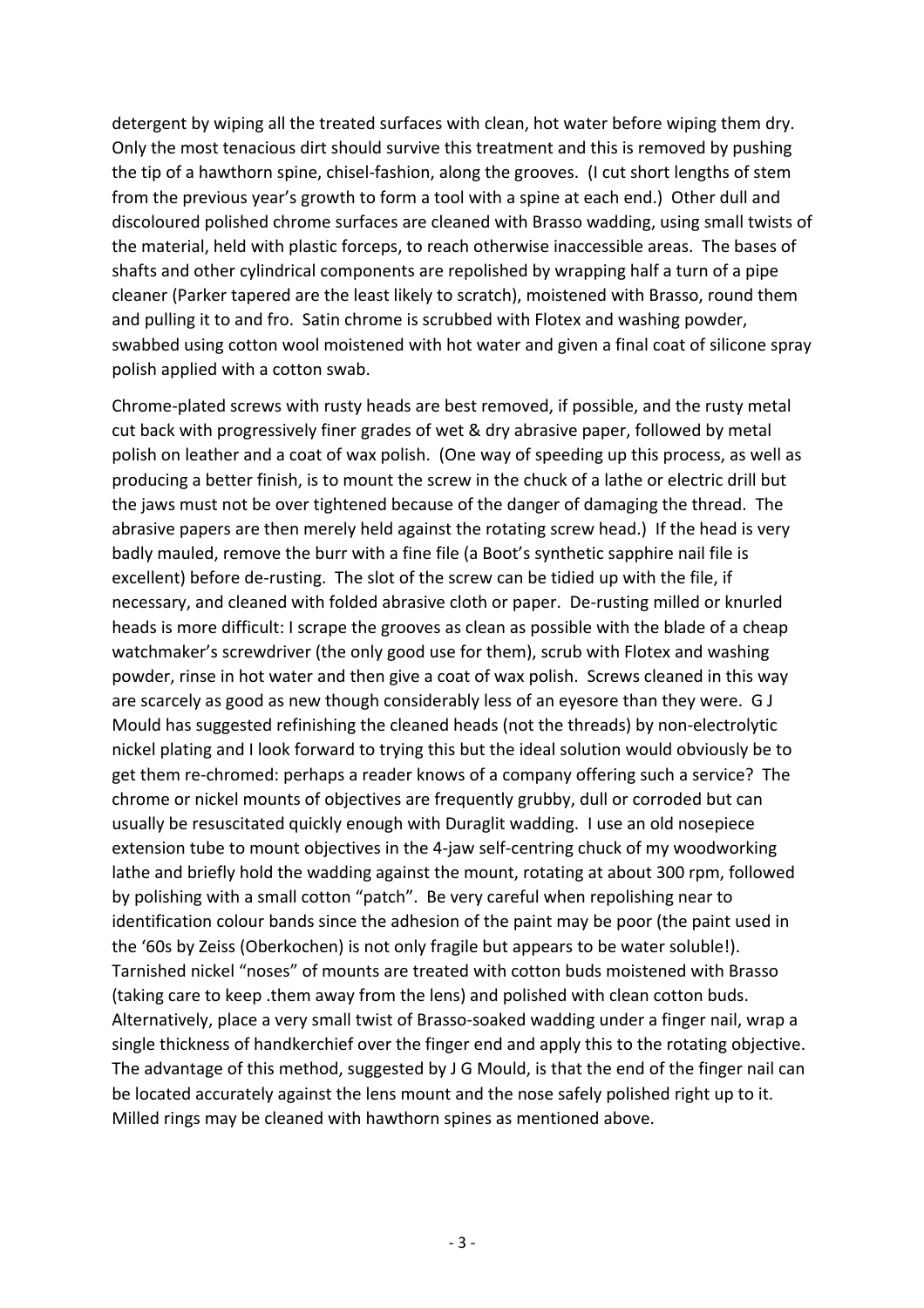#### **PAINT**

Actual damage to the enamel may include chips and scratches and areas of wear showing the underlying primer or even bare metal. The toes and heels of the feet of classic bench microscopes are often chipped as a result of careless removal from or replacement in their boxes, while actual wear is usually confined to the upper surface of the stage and the part of the limb that forms a handle. On large research instruments which, once installed, are seldom moved, large areas of wear often occur at the front and sides of the base, presumably resulting from rubbing by the operator's cuffs. Such bases are also commonly chipped fairly badly, offering, as they do, an extensive target area for anything that falls off the upper parts of the microscope. One of my Ultraphots arrived with a large self‐adhesive metal foil label, printed with the name of the department that it had previously graced, stuck to the front of its base. Careful and time‐consuming removal of the label revealed an enormous chip in the enamel which, it transpired, was caused when a research student dropped a Hasselblad on it! In addition to all this there is always a certain amount of shear grime and often paint, either as splashes from the occasions on which the laboratory was decorated or in the form of security marks.

Various media have been used for the paintwork on post‐war microscopes so it is always wise, when choosing a means of cleaning it, to test it first on a small area of the stand where any resulting damage will not be noticed. Dirty grease at the ends of mechanical stage slides, etc. is safely removed with WD40 on a cloth or cotton buds. For the general cleaning of shiny or smooth finishes I use old handkerchiefs moistened with meths, isopropyl alcohol or a commercial wax‐free multi‐surface polish, which are usually safe, but it is always prudent to avoid rubbing sharp external angles, particularly if there is any metal showing through. A problem arising with satin finishes is that areas subjected to wear become polished even though the superficial paint film remains intact. The only solution to this is to use a very mild abrasive such as Duraglit and gently polish the unworn areas to match. Crackle finishes can be scrubbed with Flotex and hot water containing a few drops of washing-up liquid and blotted dry. Any lint left by the blotting process is removed with masking tape. The retouching of chipped or scratched enamel is bedevilled by the enormous range of colours with which manufacturers have sought to brighten post‐war stands, ranging from white through cream and various yellows (Vickers) and an infinite series of greys, metallic and otherwise, to the bilious green of Vision Engineering's early productions and the Marion blue of the Polyvar. The greys are particularly troublesome since the differences between them are so subtle and they may vary even between batches of the same instruments. When attempting to match light shades of grey it is important to realise that they often darken considerably on drying and, since they are seldom neutral, a repair that is invisible in daylight may stick out like the proverbial sore thumb under fluorescent lighting. Probably the best procedure is to obtain a tube or aerosol can of cellulose paint of approximately the correct colour and to apply a patch of it to a damaged area which has been carefully degreased; then, after leaving it for a few days to dry, to examine it very carefully in the type of lighting in which it will normally be seen in order to decide how it needs to be modified. Then follows the painfully slow process of adjusting the colour until a match is achieved. After prolonged shaking of the can or tube, transfer one or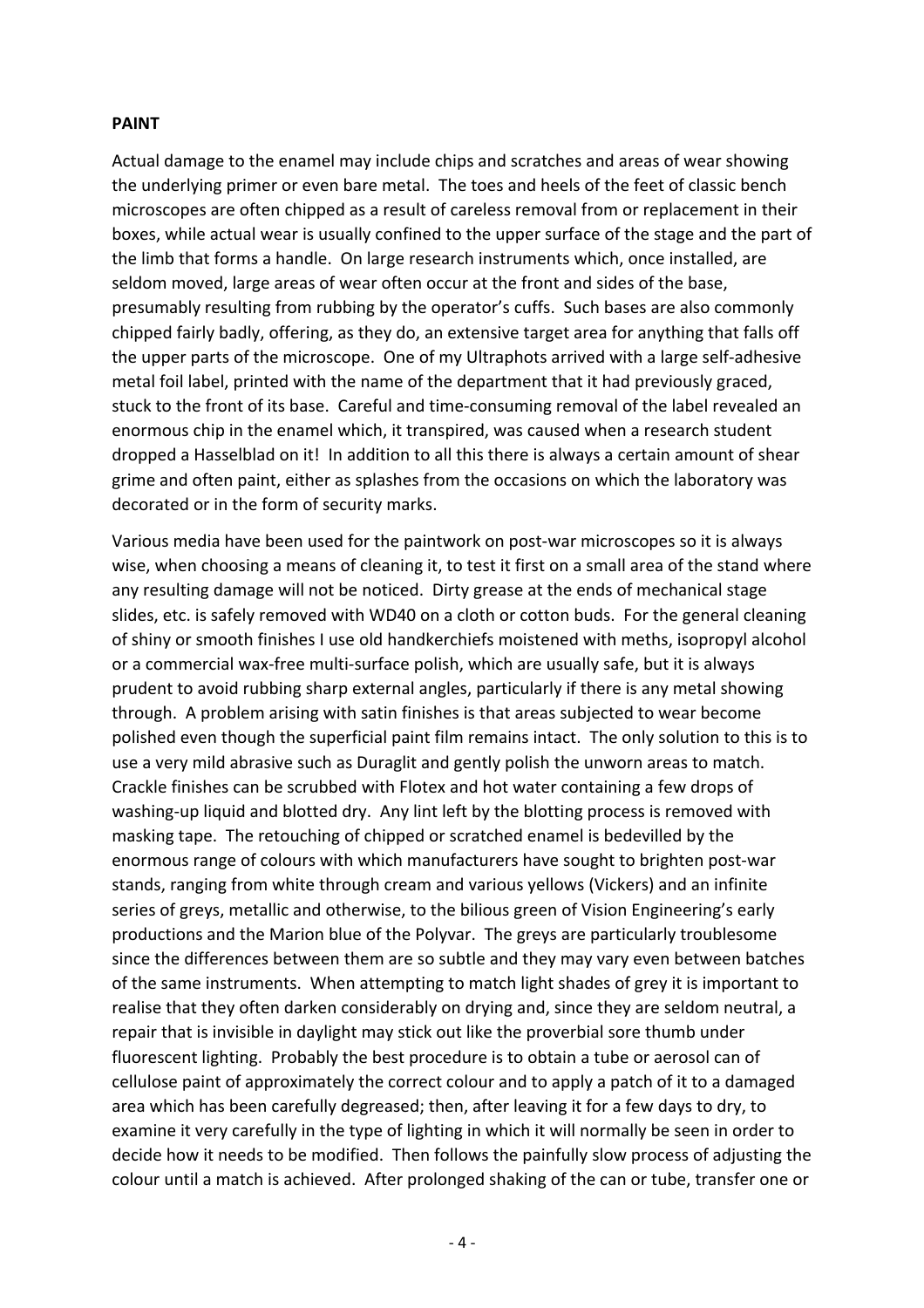two ml. to a small glass tube with a screw top (with a can, first spray into the cap) and then add a small quantity of black or white cellulose, as required, shake vigorously and try again, removing failures with a cloth moistened with a suitable solvent such as ethyl acetate. Once the correct shade is reached, minute amounts of coloured cellulose may need to be added to obtain the precise match. (It is perhaps worthwhile mentioning here that not all "spray" paints are based on cellulose and some mixtures may not be compatible.) Scratches and small chips are fairly easy to repair if the finish has an "orange-peel" texture by the use of a fine brush with a stippling action. Deep chips will require several coats, allowing plenty of time for the cellulose to completely harden (the use of a hairdryer will accelerate the process) until the surface of the repair is flush with the surrounding area. If the repair is more than 2 or 3 mm in diameter it will almost certainly sink in the middle after a few days so it pays not to be too hasty in attempting to produce a final finish. If the enamel is thick and highly polished, it may be possible to build up the repair so that it is proud of the surrounding area and then, when it has fully hardened, cut it back with 400 grit wet‐or‐dry abrasive paper before polishing with T Cut and metal polish. Hammer textured metallic finishes like those found on the larger Zeiss (Oberkochen) stands of the '60s are difficult to repair invisibly: I have had some success with small chips and scratches by using Hammerite silver grey (spray) enamel, suitably tinted and applied with a very fine brush but progress is tediously slow and is best performed with the help of a magnifier. Even more difficult, in all probability, is the ultra fine "silk" finish of the silver grey and even the black Zetopans.

Wear on the upper surface of a traditional plain stage is fairly easily remedied by respraying with matt or satin black cellulose after thoroughly degreasing it with a suitable solvent and preferably removing it from the stand. (Always begin each sweep of the spray to the side of the target area and stop immediately at the first sign of spluttering.) For a perfect result, a surface with uneven wear or scratches and pits must be flattened by giving it several thin coats of primer and lapping it with 200 grit carborundum on glass, before applying the finish. In the case of mechanical stages, this is usually impossible unless it first be dismantled. A less satisfactory, but lower risk strategy is merely to remove any "loose" fittings and mask the rest with carefully cut pieces of tape before spraying. The masking tape is removed as soon as the final coat is dry, but before hardening occurs, using forceps and being careful to keep it away from the paint surface, which at this stage is very delicate. Any paint that has penetrated beneath the edge of the tape, say onto a chrome vernier, is easily scraped off with the point of a toothpick or a sharpened quill. Vernier scales which are engraved on the stage surface itself and then filled with white enamel cannot be masked satisfactorily but it may be possible to spray over them and then to scrape away the black paint from the vernier divisions using a dissecting needle, ideally under a low power stereo microscope. If it is any other colour but black, the use of aerosol cans of car paint to re‐ spray worn areas elsewhere on the stand presents much greater difficulties because of the virtual impossibility of finding a ready mixed paint that exactly matches the original. In any case, there would still be the problem of matching the texture, if it is other than plain glossy. Examination of the display of cans of cellulose and "touch‐up" sticks in motor accessories stores reveals a dearth of non‐metallic paints and it is difficult to discover just what is available because colours are listed solely under the name of the car manufacturer and the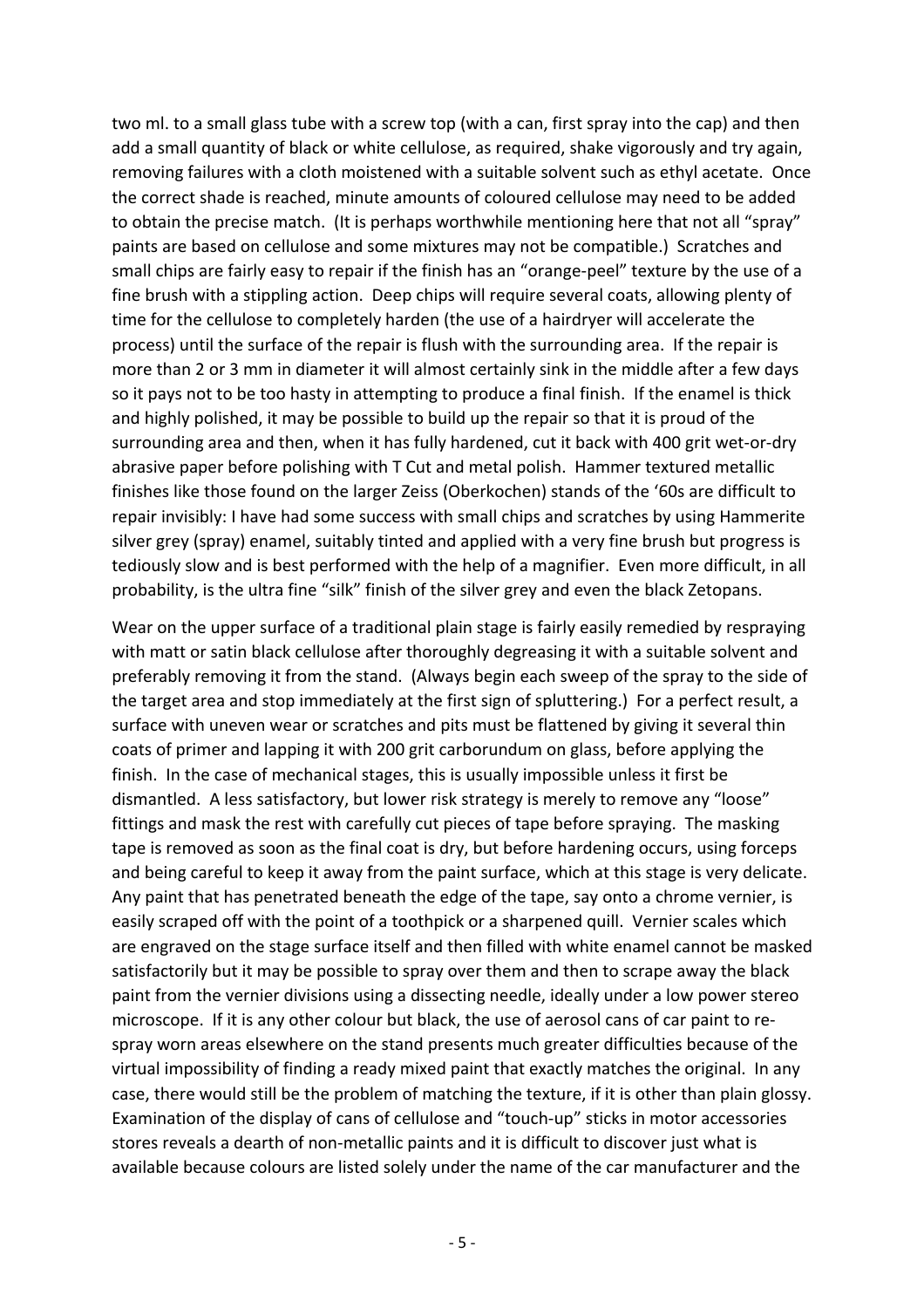(usually fanciful) name of the paint. Nevertheless the following might be useful: Vauxhall Anthracite (for dark grey Baker stands), Ford Polar Grey (pale medium, slightly warm, dilute with white for Zeiss), Plasti-kote Smoke Grey (dark medium, spray only, from DIY stores). New cellulose paint needs to be "baked" by the judicious use of a hair‐drier or exposure to a high wattage electric bulb. Attempts to use a brush to repaint areas of worn enamel are seldom effective because of the difficulty of disguising the edge of the repair, while the repainting of a whole component, such as the limb or the foot, in order to avoid this problem usually results in an even worse eyesore because brush marks (or ripples resulting from trying to polish them out) are so difficult to avoid. Paint splashes and daubed identification numbers, etc., can sometimes be removed with a razor blade if the underlying surface is hard and glossy. The trick is to try to get the cutting edge between the paint and the finish and to flake it off. Faint hearts may try applying paint stripper (B J Capey once suggested hydraulic brake fluid as being less drastic) with a fine brush and then gently scrubbing with a fine nylon pan scourer dipped in vinegar as soon as the paint seems to be softening. Old self-adhesive labels (and the sticky patches left where they have been removed) can be softened with white spirit and will usually yield to gentle scrubbing with isopropyl alcohol on Flotex or a nylon scourer, but check that this treatment will not damage the enamel.

#### **GLASS**

It pays to remember that most optical surfaces become scratched as a result of efforts to clean them! The tops of eyepieces and the top lenses of substage condensers are usually the dustiest and are best cleaned by washing them under the cold water tap and gently wiping them dry with lens tissue or a well-laundered old handkerchief. The upper surfaces of the prisms in a binocular tube may also be dusty, particularly if the eyepieces have been left out and it is probably kindest to use *Opticlean* on these as well as on any first‐surface mirrors. This (fairly expensive) product is available from most good camera shops and consists of a lacquer which is painted onto the soiled surface and then peeled off, taking finger marks, grease and dust with it. Alternatively, wet a sheet of lens tissue with distilled water and slowly "drag" this across the face of the prism to remove the dust before gently polishing with dry tissue. If any streaks or smears remain, breathe on the surface and repolish. The special lint‐free lens‐cleaning cloths, such as that marketed by Pentax, are particularly useful here. *Opticlear* moist cleaning tissues and the smaller *Medi‐Swab* pre‐ injection swabs are impregnated with isopropyl alcohol and are useful if optical surfaces are at all greasy. The surfaces of lamphouse collectors and filters which have been subjected to very high temperatures sometimes develop a white film which defies attempts at removal by orthodox methods. In such cases it is worth trying *Harpic* lime scale remover, applied with a small brush, followed by a good rinse under the cold water tap before drying polishing with an old handkerchief. Always try to resist the temptation to use your mouth to blow away dust since it is usually fairly ineffective anyway and merely adds saliva droplets to the dust! Use a Kenair or similar spray to dislodge dust and fluff but fix a length of flexible tube to the nozzle so that the jet can be directed downwards, if necessary, without tilting the can and so spraying freezing liquid. Avoid using these sprays on first-surface mirrors. I remove dust from the back lenses of objectives by turning them upside down and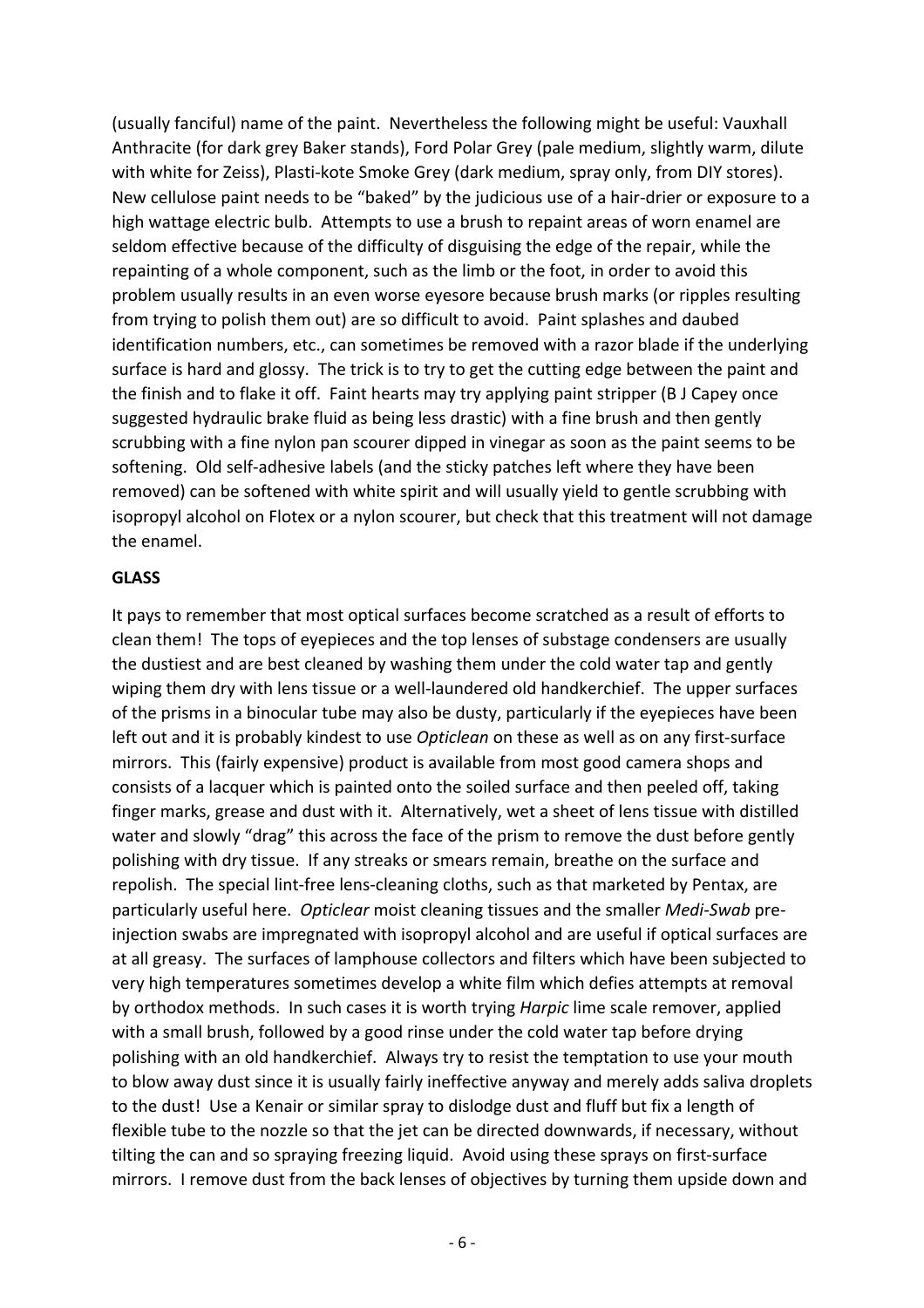giving them a short blast of Kenair, followed, in acute cases, by the gentle application of a cotton bud only slightly moistened with isopropyl alcohol and a polish with breath and a new cotton bud or lens tissue wrapped round a blunted wooden cocktail stick. A further short blast is usually necessary to remove any lint. The use of a ×10 magnifier (an inverted eyepiece is convenient) to examine the specular reflection (of, say, a fluorescent ceiling light) from the front lenses of objectives will clearly reveal the most minute scratches or particles of dirt. Solidified immersion oil or mountant on flat lens surfaces is removed with repeated applications of lens tissue merely moistened with xylene, finally polishing with saliva and tissue, otherwise try to avoid the use of organic solvents. The strongly concave front lenses of flat-field objectives need a different technique: to remove immersion oil, invert the objective on the bench and hold a folded sheet of tissue over its front. With the other hand pick up a small drop of xylene on a wooden cocktail stick, touch the tissue with it and using the point of the stick, feel for the concavity through the tissue and clean it with a gentle circular movement, repeating as often as is necessary. It sometimes helps if the point is slightly frayed. Use a similar technique, but with saliva on the tissue, to clean lenses soiled with most other materials, or a dry tissue to remove water. Keep lens tissues, handkerchiefs, cotton buds, cocktail sticks and anything else used for cleaning lenses in a dust‐proof container such as a Tupperware sandwich box.

## **NOTES:**

# **SAFETY**

(1) When using organic solvents or paint stripper, wear protective gloves and work in well‐ ventilated surroundings. Do not smoke or work in the vicinity of naked flames.

(2) Wear protective gloves when using concentrated washing powder solutions, particularly if these are of the "biological" variety.

(3) When using aerosol paint sprays, carefully follow the instructions printed on the label.

## **ELECTRICAL**

Where relevant, newly acquired instruments .should always be checked for electrical safety and any suspect cables or damaged plugs replaced. Fit a fuse which is compatible with the current requirement of the instrument (seldom, if ever 13 amps!) and tighten any loose connections. If electrical plugs have been removed and the colour coding of the wires of a 3‐core cable is not brown (L), blue (N), green+yellow (E), or red (L), black (N), green (E), or red (L), blue (N), green+yellow (E), proceed carefully. A confusing and potentially dangerous cable found on some older continental instruments has grey (L), black (N), red (E) and I recently bought, from a service engineer, a microscope wired like this in which all the earth and live wires were "crossed"! Another cable of continental origin has black (L), blue (N), green+yellow (E). If you are in any doubt, seek the advice of a competent electrician before proceeding. Always check the cable restraint where cable enters the microscope or transformer housing and tighten or replace it if loose. Electrical leads and plugs are usually fairly grubby and are best cleaned with a rag moistened with a mildly abrasive cream such as Jif.